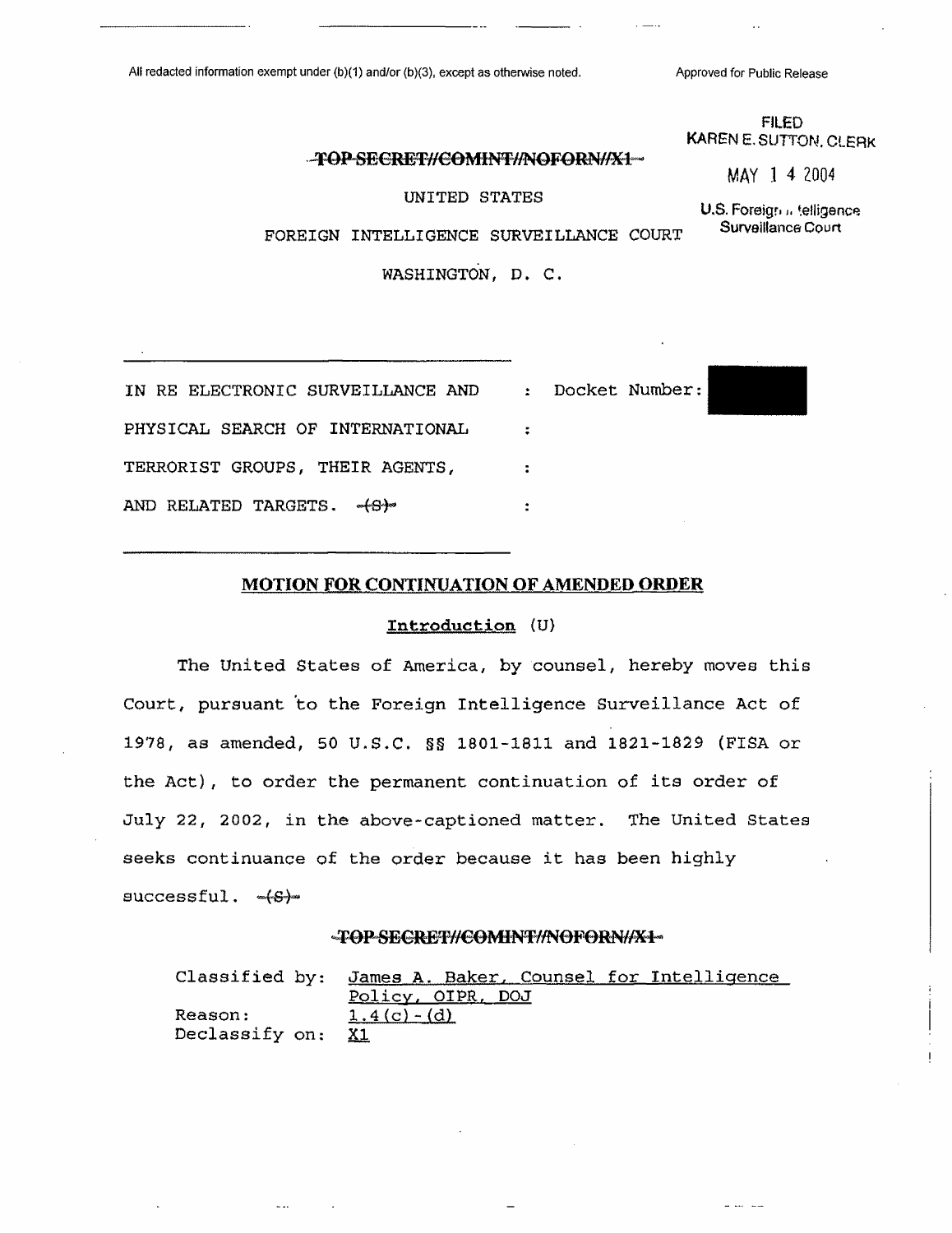### TOP SECRET//COMINT//NOFORN//X+

Because the order permits the rapid sharing of information within the United States Intelligence Community, the United States has obtained vital actionable intelligence regarding the activities, capabilities, plans and intentions of

The U.S. Intelligence Community process for sharing information - and taking action based upon such information - that the July 22, 2002 Order has fostered is now a vital part of the Nation's war on terrorism. The order has permitted the U.S. Intelligence Community to produce and disseminate to policy makers (including the President of the United States) a substantial volume of intelligence reports, and has enabled the United States and its allies to locate and apprehend numerous terrorists overseas and disrupt terrorist operations. As a result, we submit that the order has enhanced the ability of the United States Government to protect national security. Moreover, because of the manner in which the U.S. Intelligence Community has implemented the order, we submit that the intrusion on the privacy interests of Americans to date has been limited.

On July 22, 2002, the Court authorized the Federal Bureau of Investigation (FBI) to provide to the Central Intelligence Agency (CIA) and the National Security Agency (NSA) "raw data"  $(i.e.$ 

## **TORSECRET//COMINF//NOFORN//X1**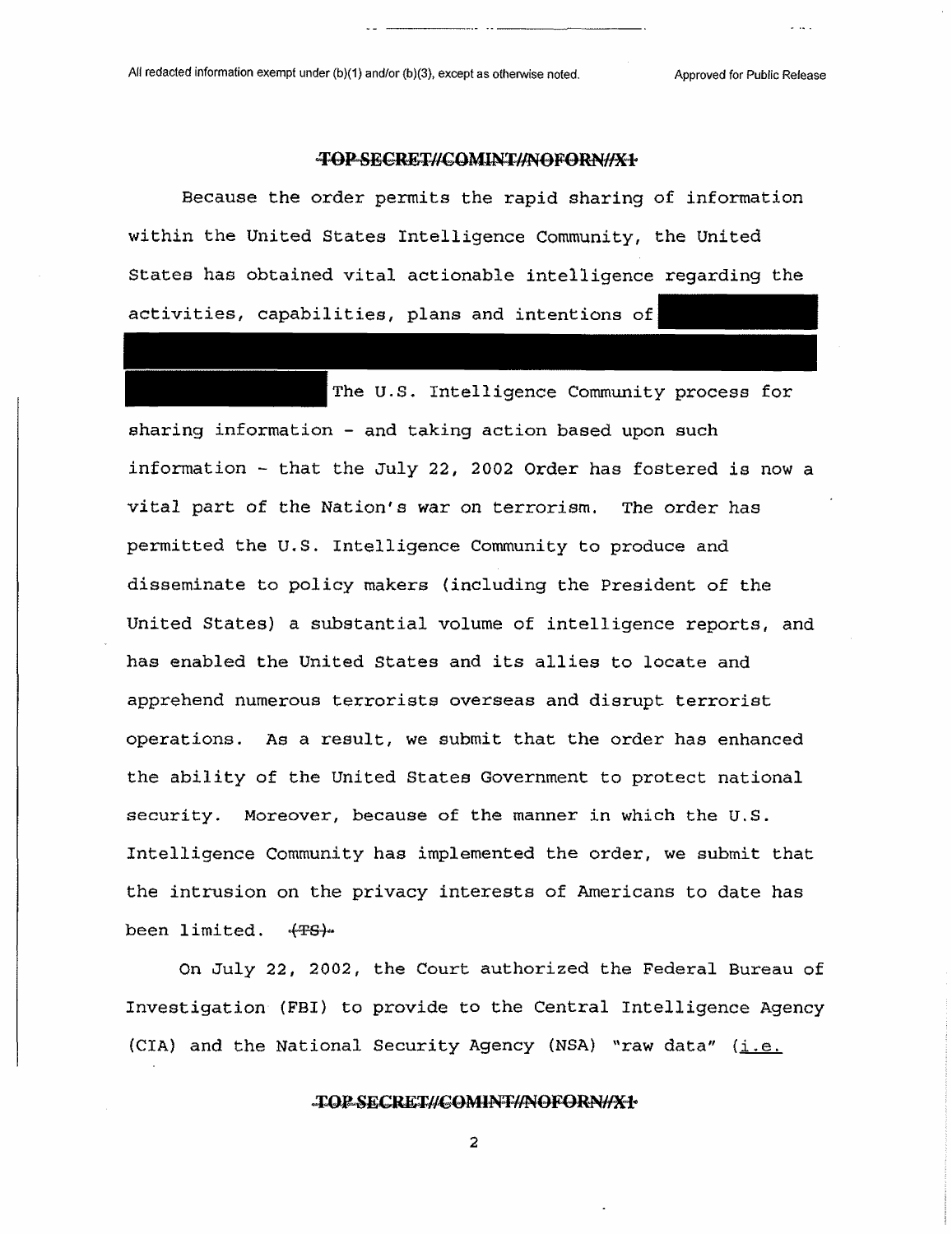### -TOP-SECRET//COMINT//NOFORN//X1-

unminimized information) obtained from certain searches and surveillances of terrorist targets under the FISA. The Court's Order, described below, modified the standard minimization procedures used in international terrorism cases. The Court further ordered that the "matter shall be fully considered again by the Court en banc at its annual conference in May of 2004." See July 22, 2002 Order at  $5.^1$  $5.^1$  In this regard, on April 21, 2004, the Court directed that the Government:

[Sjhall file a motion requesting continuation of that order. Such motion should include a statement that the factual circumstances relied upon by the Government in seeking approval of such procedures continue (or, to the extent they have changed, why the procedures should continue to be followed under current circumstances).  $-(3)$ 

The United States, in support of this motion, states:

1. Prior to the July 22, 2002 Order, the CIA and the NSA provided linguistic and technical assistance to the FBI in analyzing unminimized foreign intelligence information, but could only use and disseminate limited, minimized data specifically disclosed to them by the FBI. On May 10, 2002, the Government filed a motion to provide raw data directly from the FBI to the

#### **IOPSE(RET//€OMINI//NOF0RN//X1**

<span id="page-2-0"></span>The Court further ordered the Department of Justice to report every six months on the implementation of the Order. This motion incorporates information taken from the most recent report which covers the time period from September 1, 2003 to December 31, 2003. That report will be filed with the Court forthwith.  $-(S)$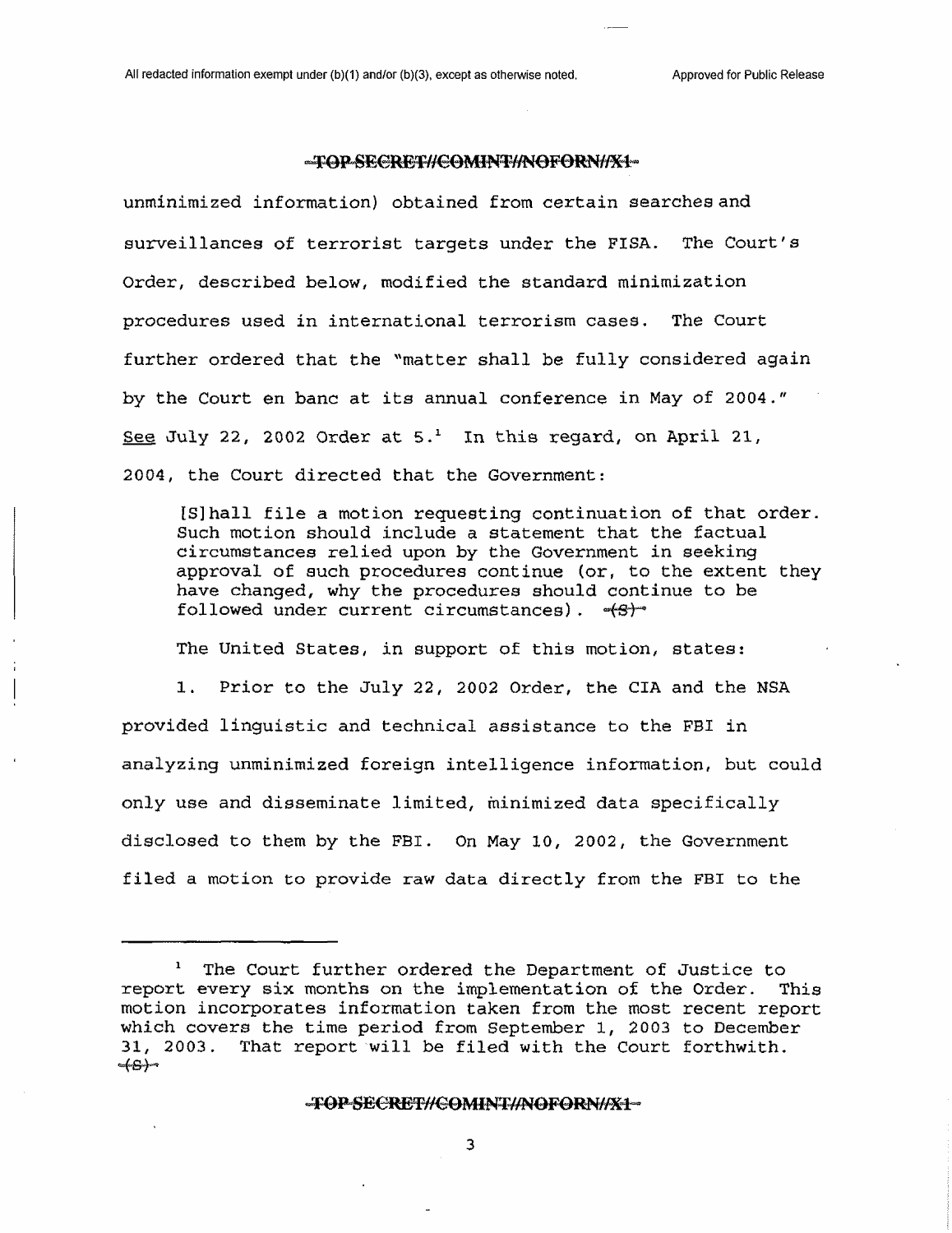#### -TOP SECRET//COMINT//NOFORN//X1"

CIA and the NSA, which those agencies would then minimize. The Government made this motion because of the need to (i) disseminate pertinent foreign intelligence information rapidly to the CIA and the NSA, (ii) enable these agencies to apply their analytical skills to the data directly, and (iii) provide maximum flexibility in applying Intelligence Community resources to international terrorist targets. In its Order, the Court granted the Government's motion with  $modifications.$   $\forall S$ <sup>b</sup>

2. The July 22, 2002 Order provided the following. The FBI may provide the CIA and the NSA raw data obtained from FBI electronic surveillances and physical searches targeting international terrorist groups and their agents, or from surveillances or searches of other targets where there is a reasonable expectation that the surveillance or search will reveal information related to international terrorism. The raw data provided may include communications of or information about U.S. persons. The CIA and the NSA may review, translate, analyze, minimize, use, retain and disseminate such information pursuant to certain minimization procedures. The NSA is to employ the standard FISA minimization procedures that it normally uses for conducting its Court-authorized surveillances, with certain modifications. Likewise, the CIA is to use procedures

## -TOP-SECRET//COMINT//NOFORN//X1-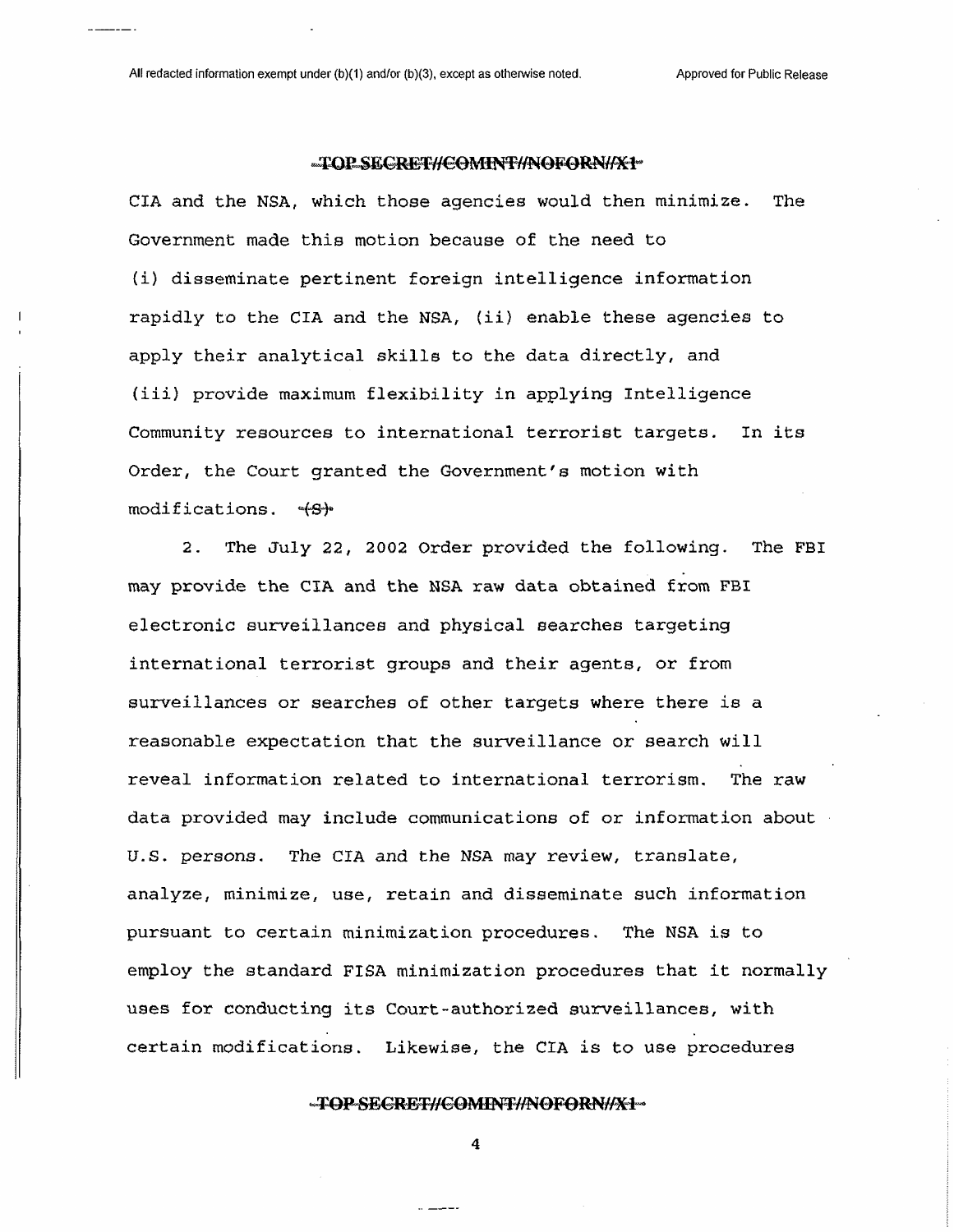searches and surveillances from the

### -TOP-SECRET//COMINT//NOFORN//X1-

similar to those it normally uses for the retention and dissemination of information from its non-FISA electronic surveillances, with certain modifications.  $-6$ -

3. As described below, the FBI has successfully provided unminimized FISA information to the NSA and CIA pursuant to the Court's July *22,* 2002 Order. To date, this information has consisted only of the results of Court-authorized electronic surveillance and physical searches

| Although                                                          |
|-------------------------------------------------------------------|
| authorized by the July 22, 2002 Order, the FBI has not provided   |
| NSA or CIA with unminimized information pursuant to the Order     |
| from other means of electronic surveillance or physical searches, |
| such as<br>$ +$ <del>TS</del> $+$                                 |
| 4. For international terrorism cases, FBI technical               |
| personnel receive and/or retrieve the data obtained from these    |

The FBI then forwards the data described above

 $-$ **TOPSECRET//COMINT//NOFORN//X1**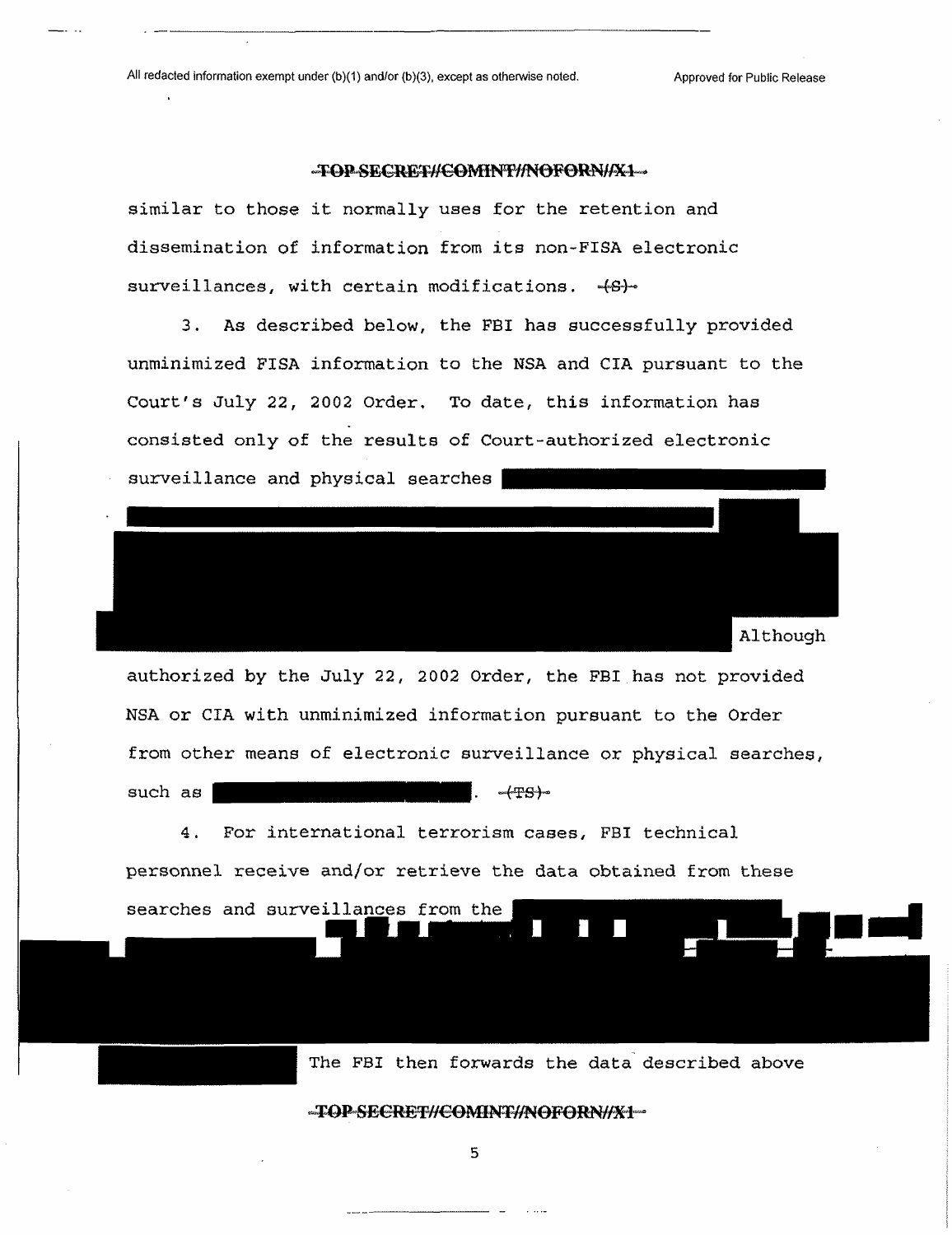## -TOP-SECRET#COMINT#NOFORN#X1-

| from international terrorism searches and surveillances to the              |  |  |
|-----------------------------------------------------------------------------|--|--|
| NSA and the CIA. <sup>2</sup> Before providing the data to the CIA, the FBI |  |  |
| (b)(1); (b)(3); (b)(7)(E)<br><b>NSA</b>                                     |  |  |
|                                                                             |  |  |
|                                                                             |  |  |
| The FBI retains the record copy of the                                      |  |  |
| communications. - (TS)                                                      |  |  |
| 5. Pursuant to the Court's Order, the FBI electronically                    |  |  |
| forwards to the NSA all international terrorism that the                    |  |  |
| FBI acquires from                                                           |  |  |
|                                                                             |  |  |
| The vast majority                                                           |  |  |
| of the data that the NSA has reviewed was obtained from                     |  |  |
| electronic surveillances and physical searches of non-U.S. person           |  |  |
| targets located outside the United States. From August 2002 to              |  |  |
| present, the NSA has issued over intelligence reports                       |  |  |
| based, at least in part, on raw FBI FISA data relating to                   |  |  |
| international terrorism. The NSA has instructed its employees to            |  |  |
| include the caveat required by the July 22, 2002 Order on such              |  |  |

## -TOP-SECRET//COMINT//NOFORN//X1-

6

سبباء

and the company of the company of the

<span id="page-5-0"></span><sup>&</sup>lt;sup>2</sup> As described below, the CIA generally receives data that it specifically requests<u>, rather than the entire univers</u>e of terrorism-related **the contract of the 1999** collected by FBI pursuant to FISA. (TS).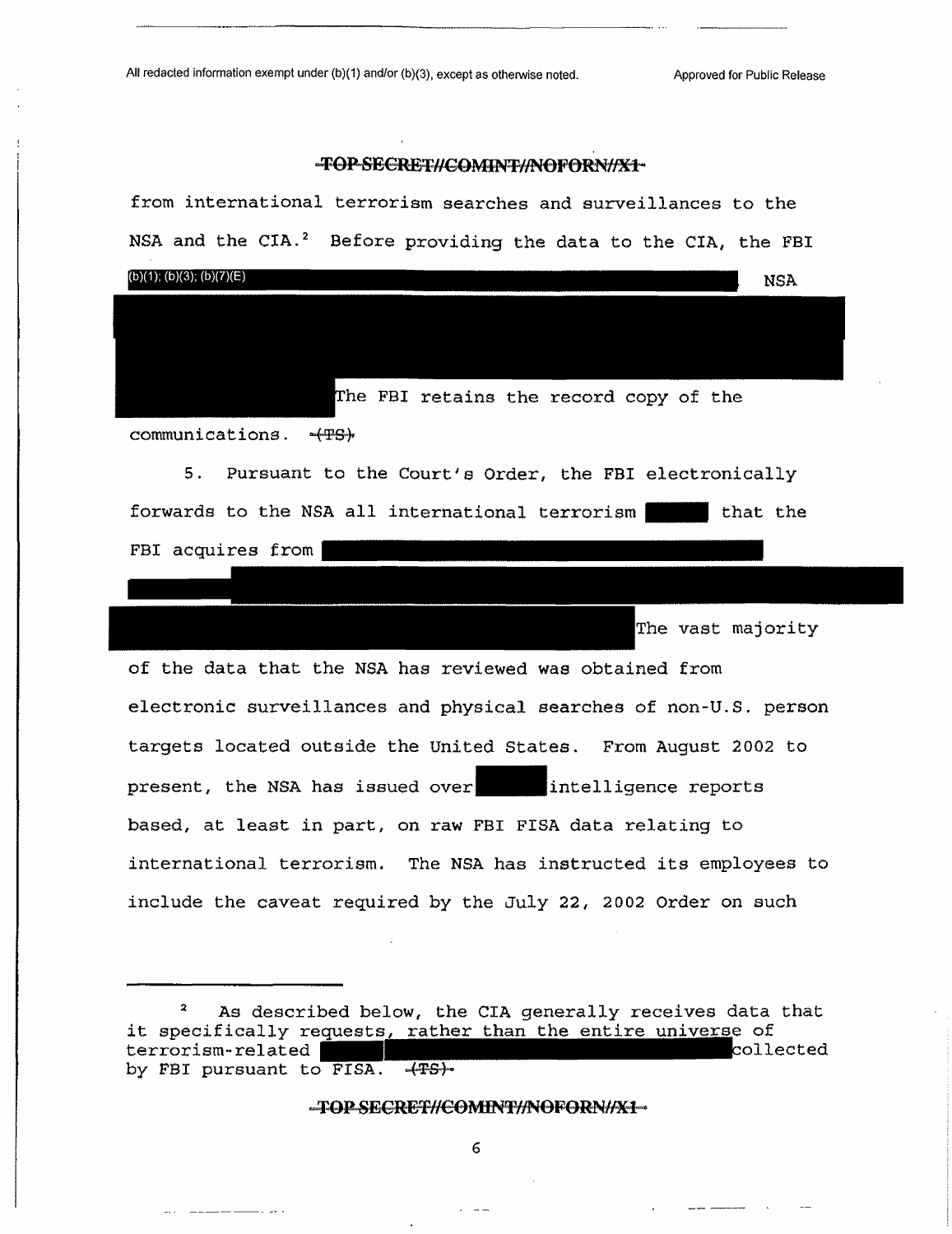## **<sup>K</sup>TOP"SE0RET//€OM1NT//NOF0RN//X1'<sup>&</sup>gt;**

reports.[3](#page-6-0) In order to ensure that its employees comply with this requirement, the NSA includes this instruction in its FISA minimization training and also has provided its employees with written reporting guidance.  $-(T<sub>5</sub>)<sup>-</sup>$ 

The recipient of the raw FISA data at NSA is NSA'a

in the Data Acquisition Directorate, where it is formatted and placed in a database for analysts in NSA's Office of Counterterrorism to review. Analysts at the Office of Counterterrorism are trained, by attorneys from NSA's Office of General Counsel concerning the applicable minimization procedures and the Court's July 22, 2002 Order before they are permitted access to the database containing the raw FISA data. On August 20, 2002, the Attorney General signed procedures governing the NSA's dissemination of FBI FISA information identifying U.S. persons to foreign governments, a copy of which was previously provided to the Court.  $\sqrt{s}/(sL)$ .



<span id="page-6-0"></span>-TOP-SECRET//COMINT//NOFORN//X1-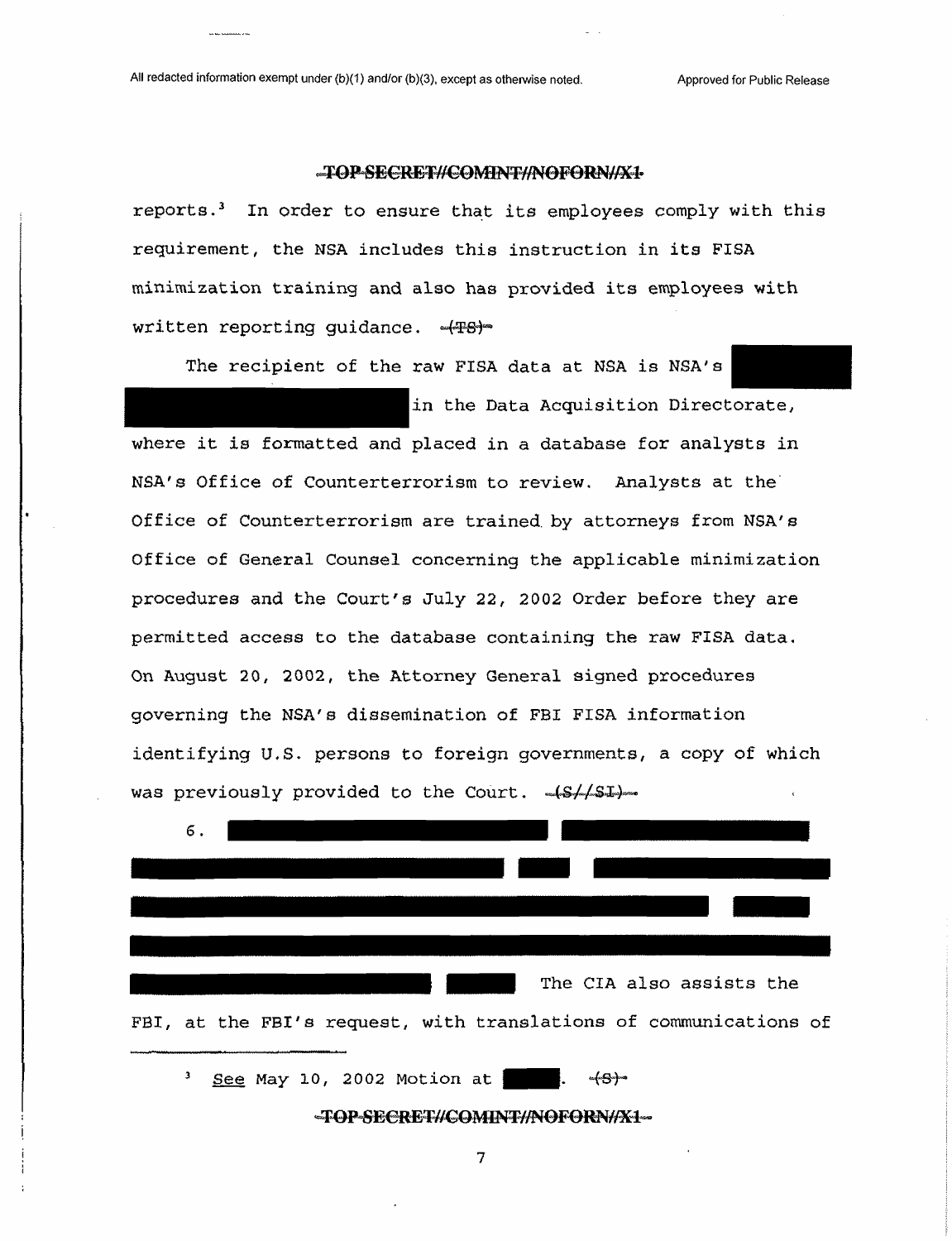## -TOP-SECRET//COMINT//NOFORN//X1-



On August 20, 2002, the Attorney General signed procedures governing the CIA's dissemination of FISA information to foreign governments, a copy of which was previously provided to the Court. Those procedures apply to data processed and minimized by the CIA. They also apply to data minimized by the FBI and disseminated to the CIA where CIA engages in further analysis of the data.



FOP SECRET//COMENT//NOFORN//X1-

 $\mathbf{r}$  and  $\mathbf{r}$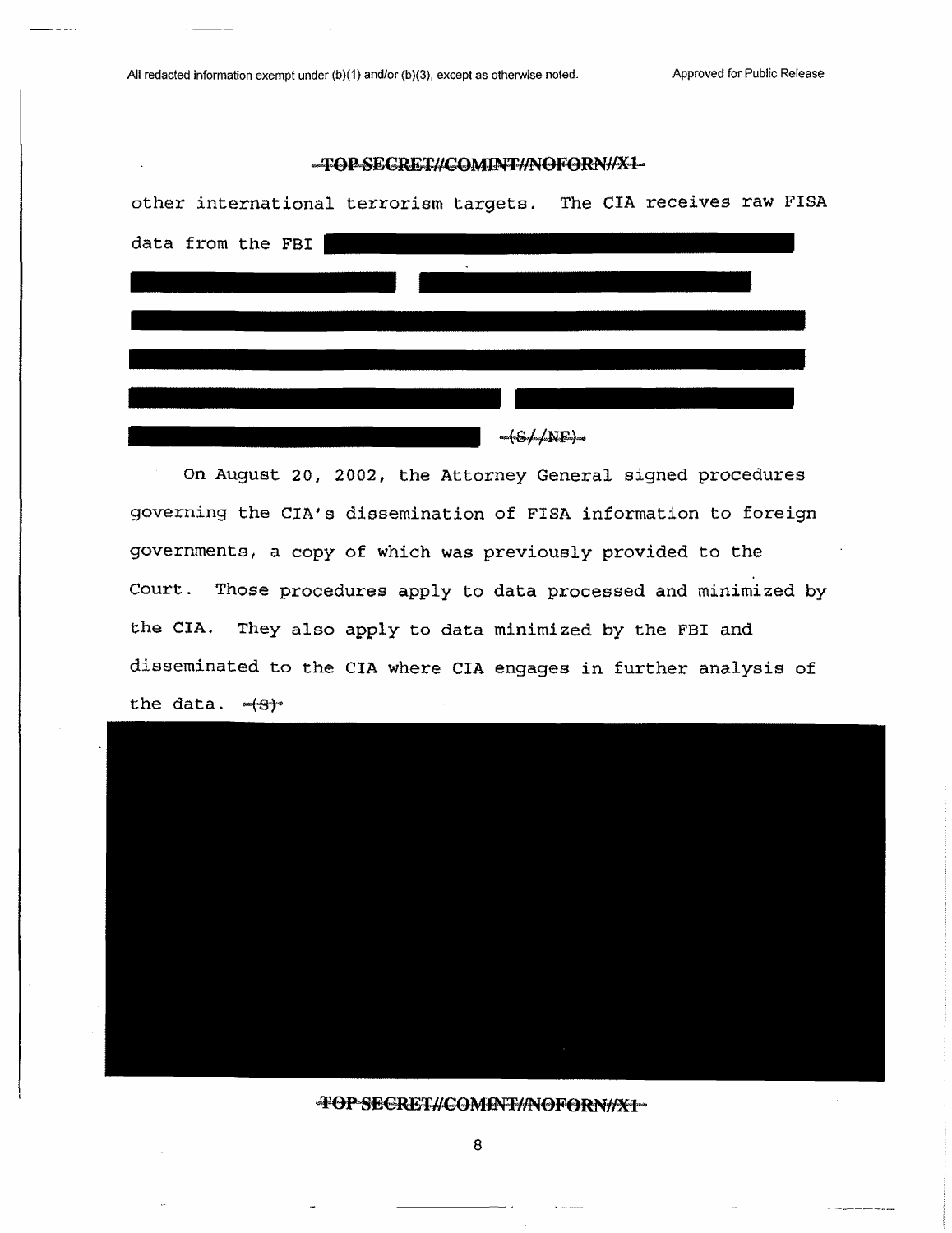#### -TOP-SECRET//COMINT//NOFORN//X1-

When conducting minimization reviews of NSA and CIA since implementation of the July 22, 2002 Order, OIPR has in particular focused on those agencies' handling of United States person information and, to date, has found that the agencies have acted in conformance with the applicable procedures. **Thus, we have concluded that the implementation of the July 22, 2002 Order has had a limited effect on the privacy interests of U.S. persons. -(TSZ/SI)-**

8. Representatives from OIPR visit MSA and CIA to review those agencies' implementation of the Court's Order and adherence to minimization procedures. Both agencies appear to be handling the FISA data properly. OIPR expects to continue such visits on approximately an annual basis, and will continue to report to the Court every six months on the Government's implementation of the July 22, 2002 Order as required. OIPR also reviews the agencies' handling of raw data when it receives requests to initiate or renew FISA authority regarding

NSA

reports that from August 2002 to present, approximately percent of its requests for FISA authority (for the FBI to

-TOP-SECRET//COMINT//NOFORN//X1-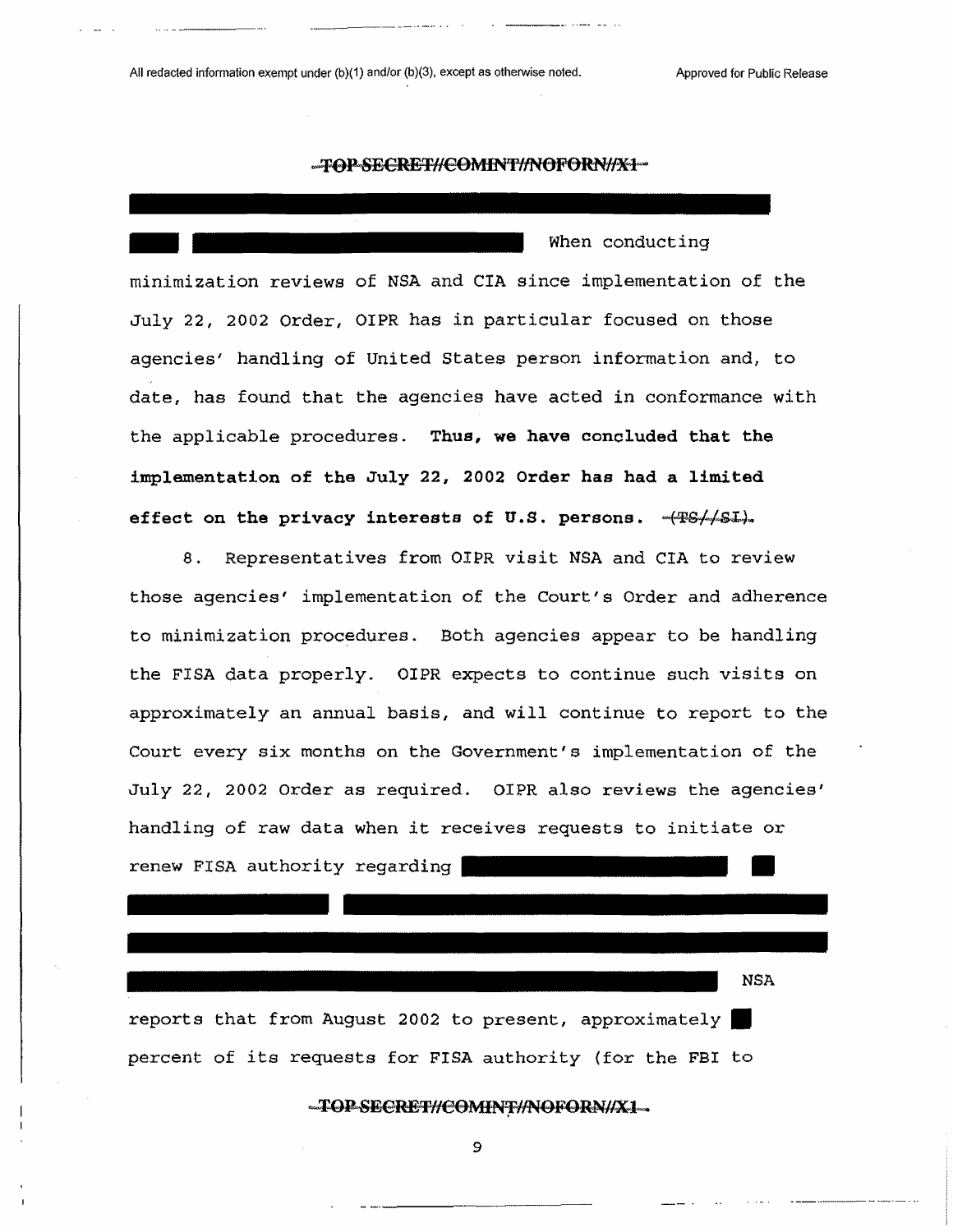$\mathcal{L}$  and  $\mathcal{L}$ 

 $\overline{a}$ 

### -TOP-SECRET//COMINT//NOFORN//X1-



TOP SECRET//COMINT//NOFORN//X1-

10

 $\overline{1}$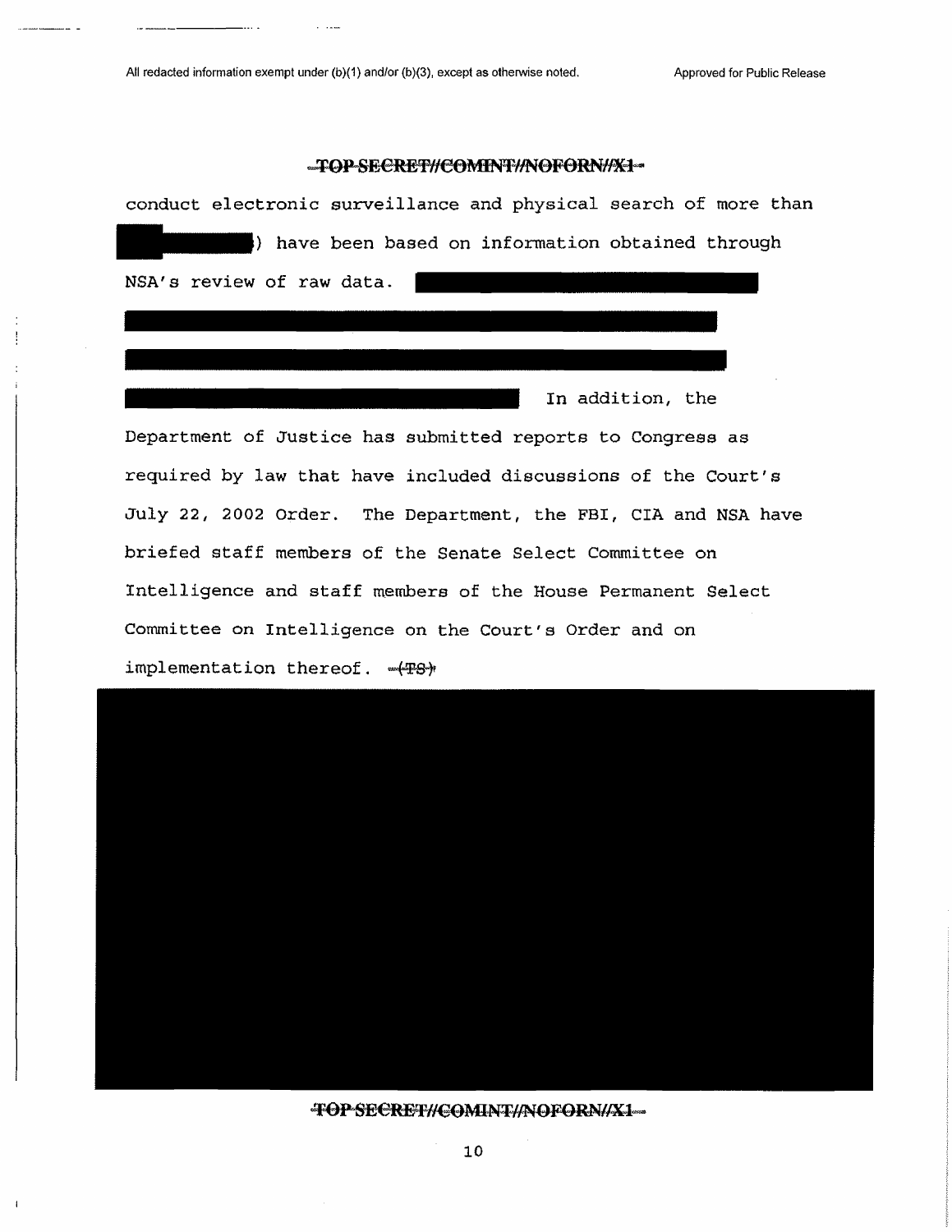$\overline{\text{of}}$ 

# -TOP-SECRET//COMINT//NOFORN//X1-



Also in this regard, the NSA has informed OIPR that:

FBI FISA data is a critical part of NSA's mission targeting international terrorists and terrorist organizations and has yielded highly significant and very timely foreign intelligence information about

international terrorist groups,

It is presently the source providing the most

During the last four months of 2003, FBI FISA data contributed in whole or in part to approximately | percent of all end product reporting from NSA's Counterterrorism Office.  $-49/61/MF$ )



EFFFFFFNF

10. The factual circumstances relied upon by the Government in seeking the initial July 22, 2002 approval to provide raw data directly to the CIA and the NSA have not changed other than those relating to the modified procedures approved by this Court in its

## **-TOPSECRET//COMINT//NOFORN//X1-**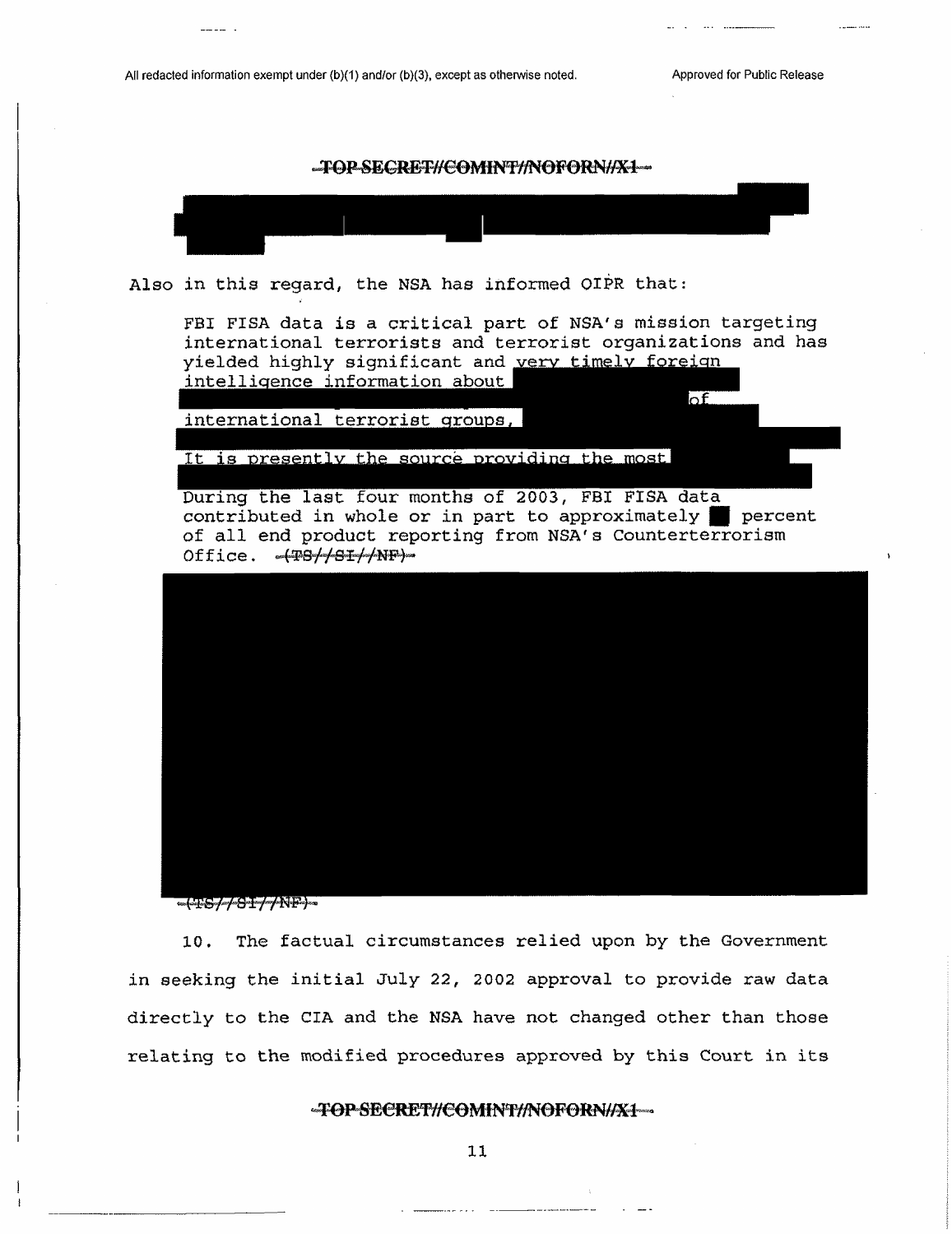## -FOP SECRET//COMINT//NOFORN//X1-

April 10, 2004 Amended Order. For this reason, the Government seeks a permanent continuation of this authority under the procedures currently in place. -(TS).

11. This motion has been reviewed for accuracy by Vito T. Potenza, Acting General Counsel, NSA; Valerie Caproni, General Counsel, FBI; and Scott W. Muller, General Counsel, CIA. (U)

WHEREFORE, the United States, by counsel, moves this Court to permit the permanent continuation of its order of July 22, 2002, in the above-captioned matter. (U)

A proposed order effecting this request accompanies this motion. (U)

Respectfully submitted,

A. Baker nsel for Intelligence Policy U.S. Department of Justice

#### \*TOPSECRET//COMINT//NOFORN//X1\*\*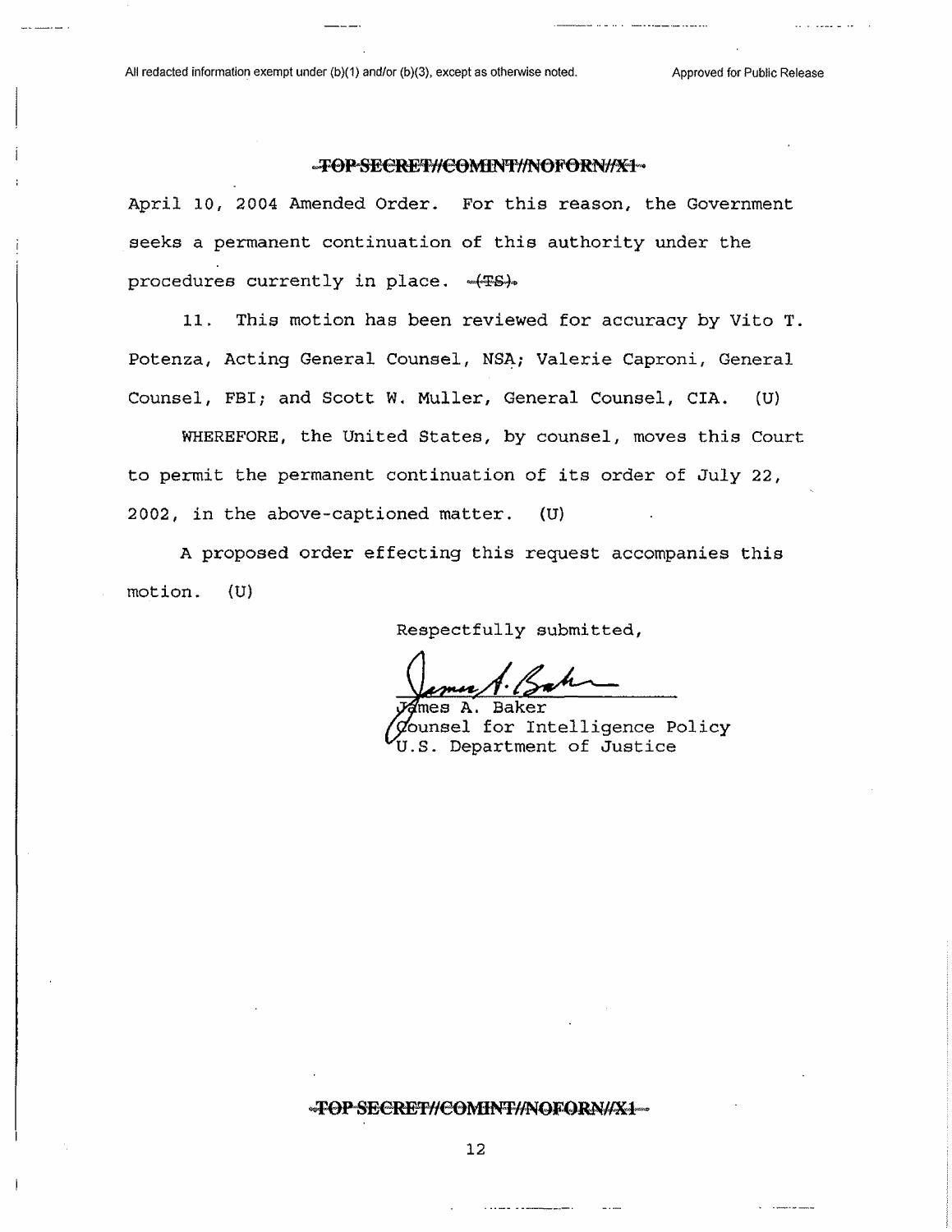### $-$ FOP-SECRET//COMINT//NOFORN//X1

### **APPROVAL**

I find that this motion satisfies the criteria and requirements set forth in the Foreign Intelligence Surveillance Act of 1978, and hereby approve its filing with the United States Foreign Intelligence Surveillance Court. (U)

 $\underline{\mathcal{U}}$ <sub>hn Ashcroft</sub>

Attorney General of the United States

OR

James B. Comey Deputy Attorney General of the United States

Dated:  $S - 13 - 04$ 

#### -TOPSECRET//COMINT//NOFORN//X1-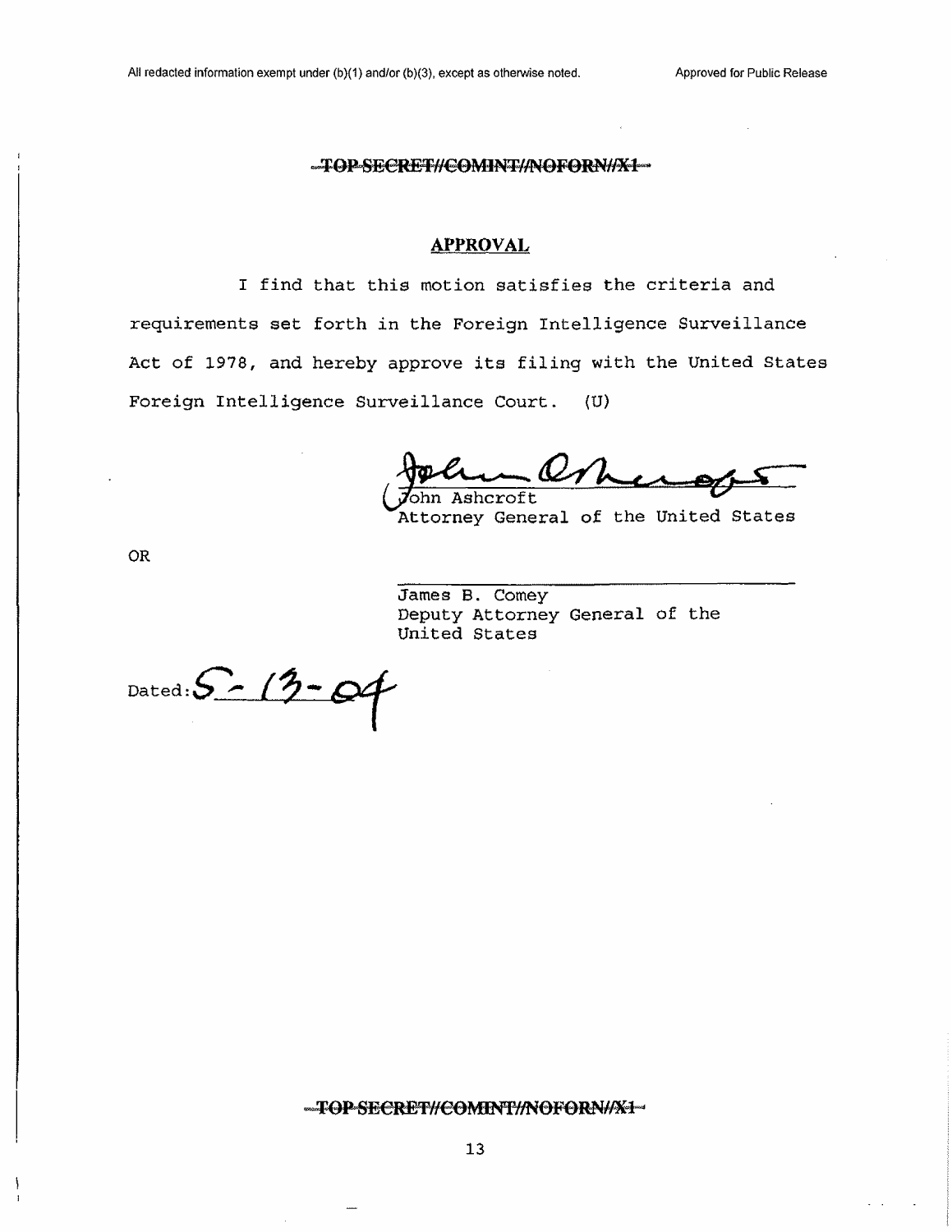Ω.

 $\mathbf{I}$ 

**FILED KAREN E. SUTTON, CLERK**

a was communic

# TOP-SECRET//COMINT//NOFORN//X1-

**U.S. FOREIGN INTELLIGENCE SURVEILLANCE COURT**

**MAY <sup>1</sup> 9 2004**

UNITED STATES

FOREIGN INTELLIGENCE SURVEILLANCE COURT

WASHINGTON, D. C.

| IN RE ELECTRONIC SURVEILLANCE AND : Docket Number: |  |
|----------------------------------------------------|--|
| PHYSICAL SEARCH OF INTERNATIONAL                   |  |
| TERRORIST GROUPS, THEIR AGENTS,                    |  |
| AND RELATED TARGETS. - 4-S-                        |  |

### **ORDER**

This matter is before this Court on the May 14, 2004 motion of the United States of America seeking to continue permanently the procedures approved by the July 22, 2002 Order in the abovecaptioned docket. Relying upon the Motion and Order issued on July 22, 2002, as well as the facts set forth in the Government's instant motion, approved for filing by the Attorney General of the United States, the Court finds that the requested permanent

#### **....TOPSECRET//COMINT//SI--**

Derived from: Motion to USFISC in the above-captioned docket number Declassify on: XI